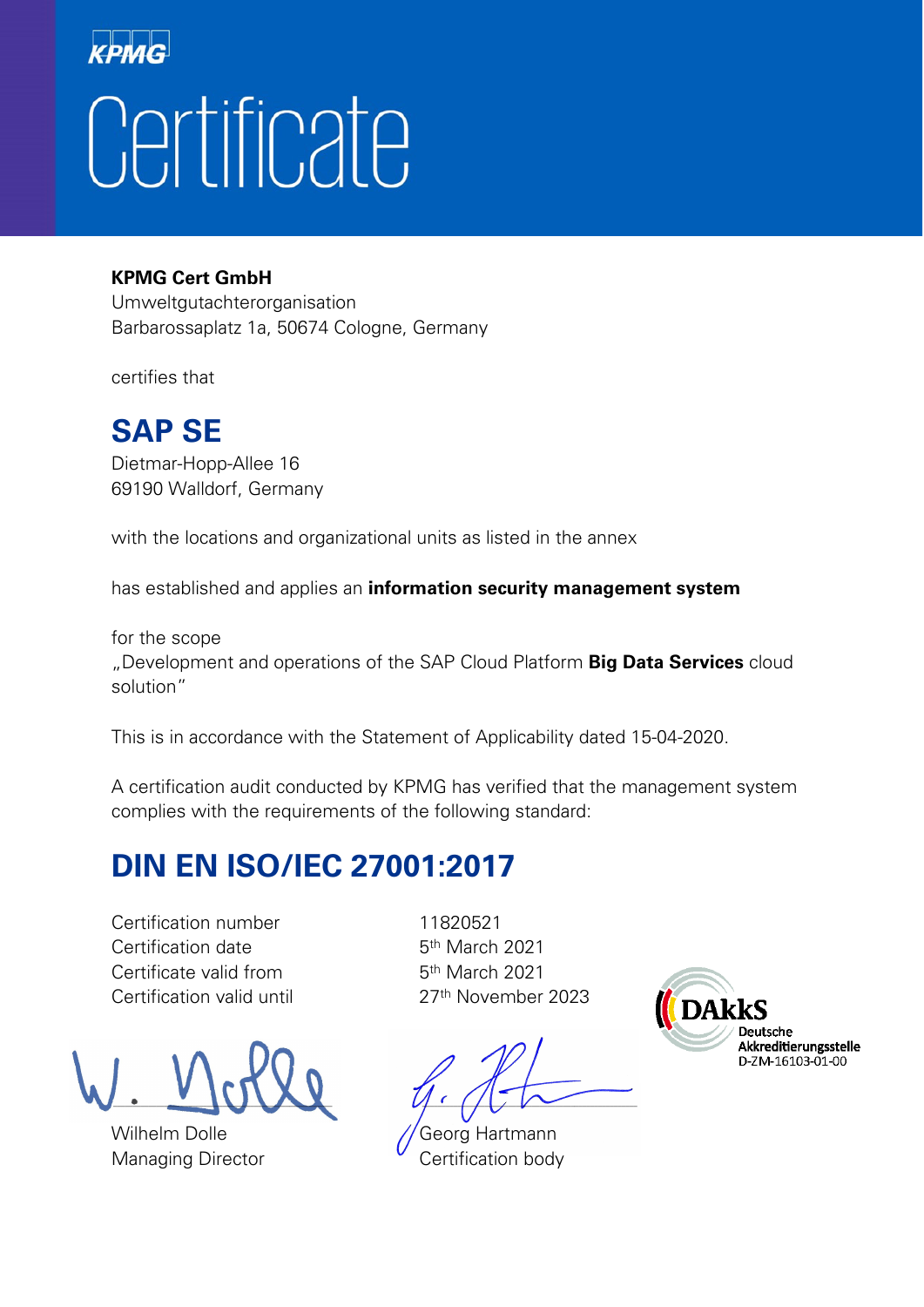

Annex to certificate nr. 11820521

Governing the development and operations and of SAP Cloud Platform Big Data Services cloud solution.

| <b>Country</b>   | <b>Site location</b>                         | <b>Scope</b>            |
|------------------|----------------------------------------------|-------------------------|
| United<br>States | 3410 Hillview Avenue,<br>Palo Alto, CA 94304 | Operations, Development |

Governing the development and operations and of SAP Cloud Platform Big Data Services cloud solution.

| <b>Country</b> | <b>Site location</b> | <b>Scope</b> |
|----------------|----------------------|--------------|
| Germany        | St. Leon-Rot         | Data Center  |

Co-location data centers listed below house the infrastructure used to deliver the SAP Big Data Services. Excluded from scope are all supporting operations by co-location data centers. Monitoring of these operations fall under the SAP Supplier Management process.

| Country                 | <b>Site location</b>  | <b>Scope</b>              |
|-------------------------|-----------------------|---------------------------|
| United<br>States        | Santa Clara, US-West  | Data Center (Co-location) |
| United<br><b>States</b> | QTS, Ashburn, US-East | Data Center (Co-location) |
| Germany                 | <b>AWS-Frankfurt</b>  | Data Center (Co-location) |
| United<br>States        | AWS-Virginia          | Data Center (Co-location) |